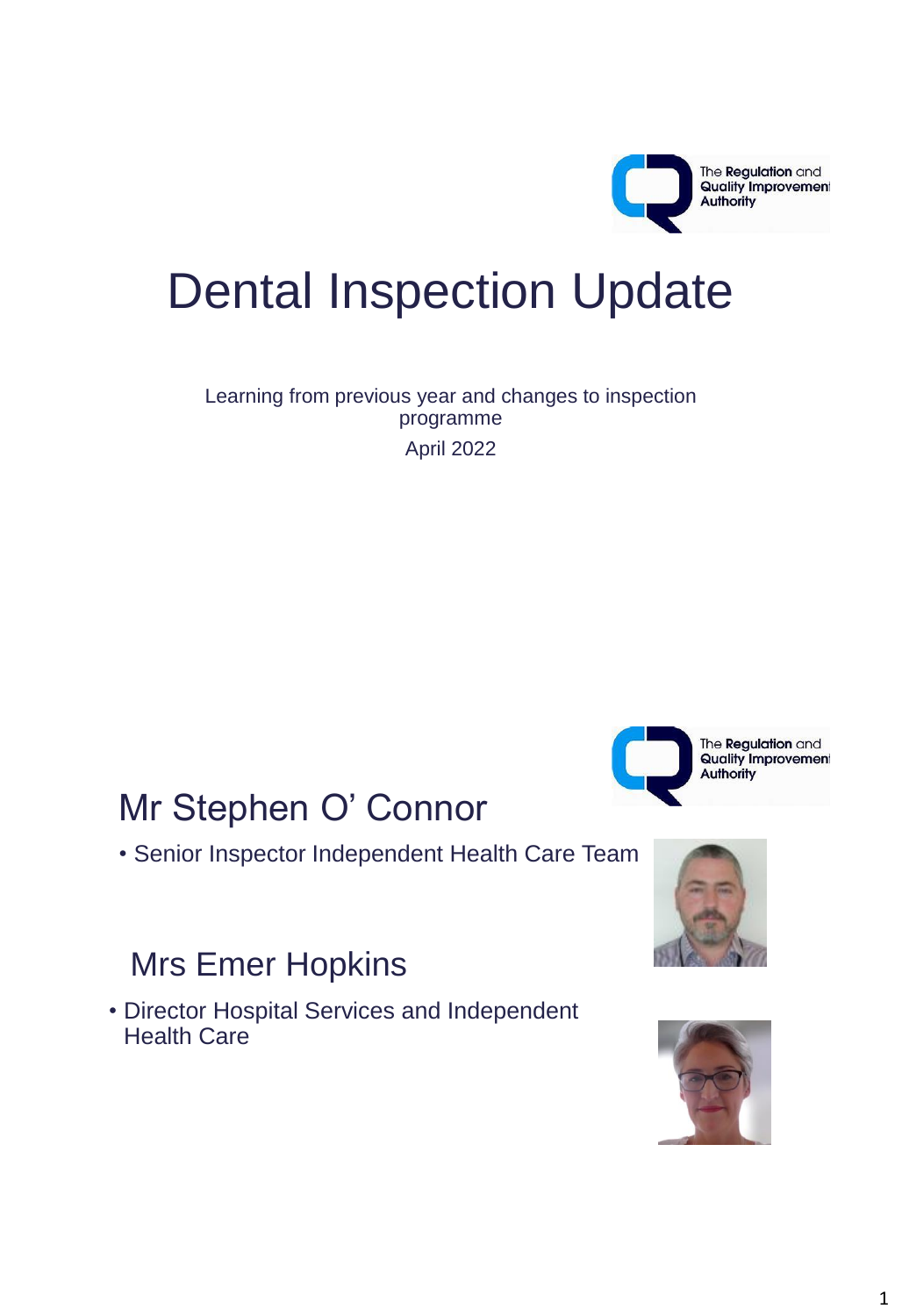

# What we will cover

- Welcome & Introduction
- Reflections on the 2021/22 inspection year
- Changes in Fees & Frequencies regs
- Legislative responsibilities
- Upcoming inspection focus



## Reflections on 2021/22 inspections

- 376 dental practices registered (as of 20 April 2022)
- 329 inspections undertaken during 2021/22
- Those not inspected in 21/22 to be inspected first quarter of the 2022/23
- 18 dental practices had areas for improvement in 21/22
- High level of compliance with HSCB operational guidance
- Good systems in place to disseminate information to staff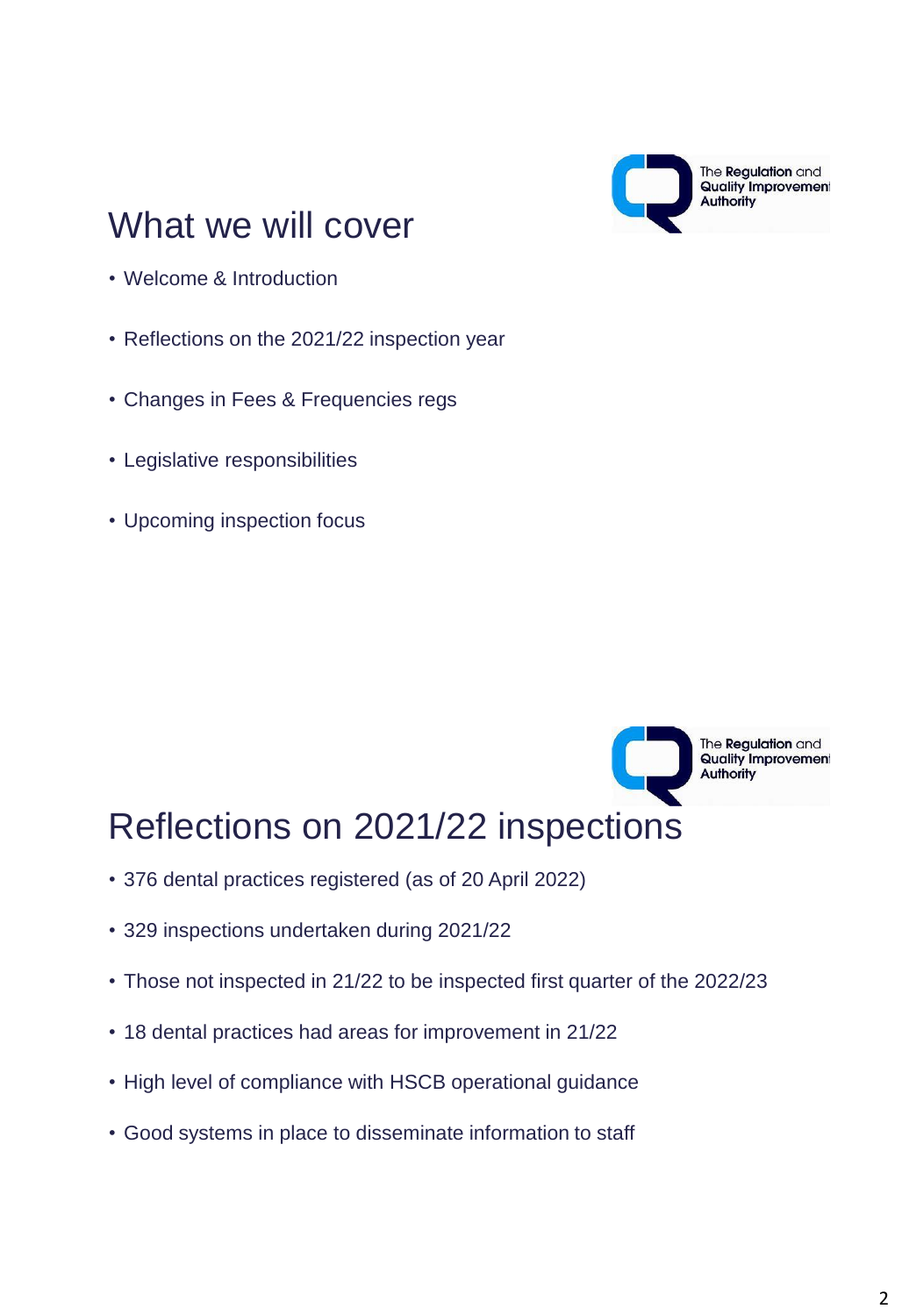

#### Regulations and Standards Stated on inspection 01.01.2019 - 31.12.2021



Change in proportion of Dental Practices with Areas for Improvement Stated between 01.04.2019 - 31.03.2022

The **Regulation** and **Quality Improvement Authority** 

#### 26% 5% 6%  $0%$ 5% 10% 15% 20% 25% 30% 2019/20 2020/21 2021/22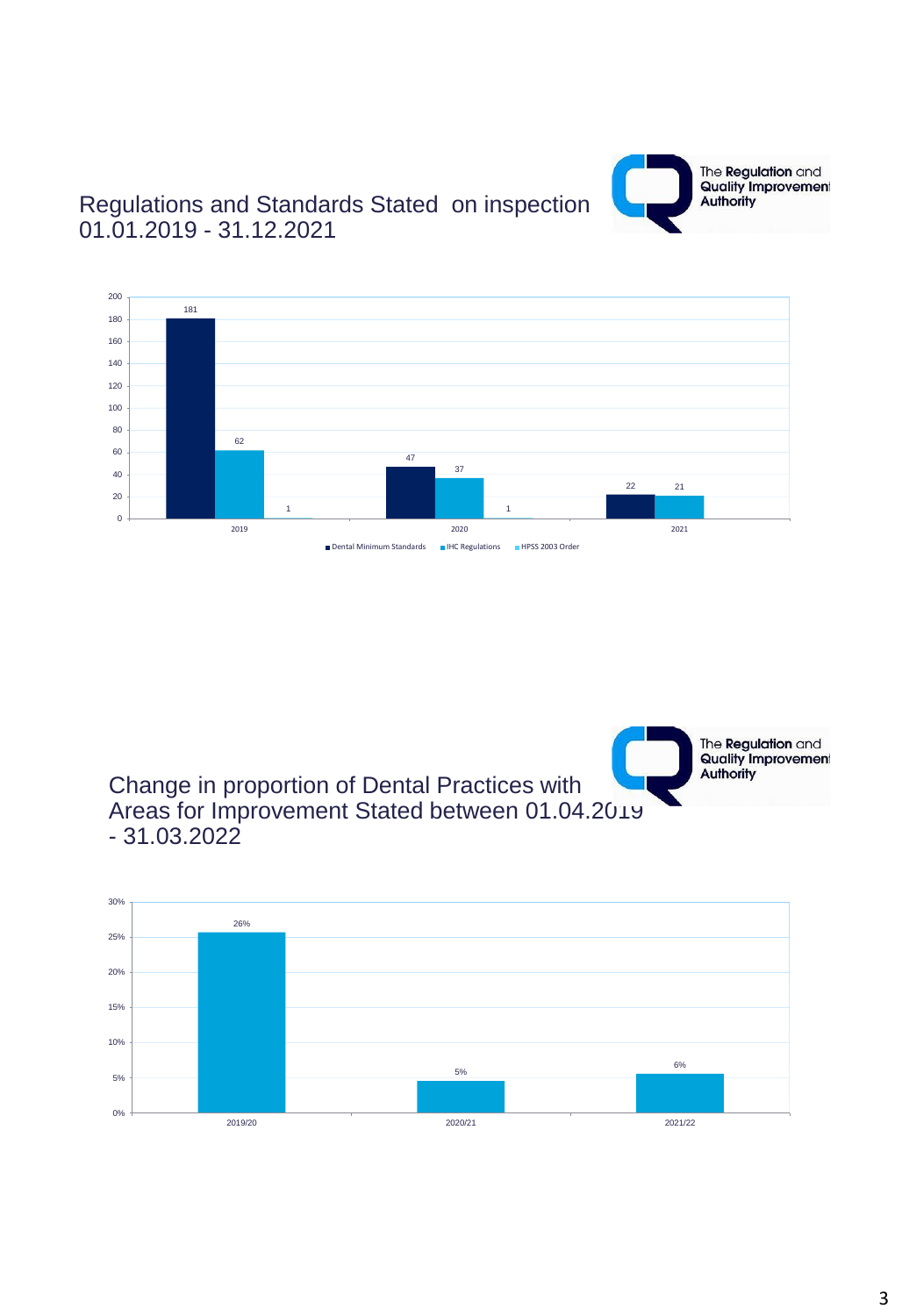

#### Most frequently stated Areas for Improvement during 2021/22



[The Independent Health Care Regulations \(Northern Ireland\) 2005](https://www.legislation.gov.uk/nisr/2005/174/pdfs/nisr_20050174_en.pdf) [Minimum Standards for Dental Care and Treatment \(March 2011\)](https://www.rqia.org.uk/RQIA/media/RQIA/Resources/Standards/Min_Stds_Dental_Mar11.pdf)



#### What's new?

- The Regulation and Improvement Authority (Fees and Frequency of Inspections) (Amendment) Regulations (Northern Ireland) 2022 will be in effect from 1 May 2022.
- Minimum inspection frequency has changed to a minimum of one inspection in every 24 month period.
- RQIA inspection year commences on the first April each year and concludes on 31 March the following year.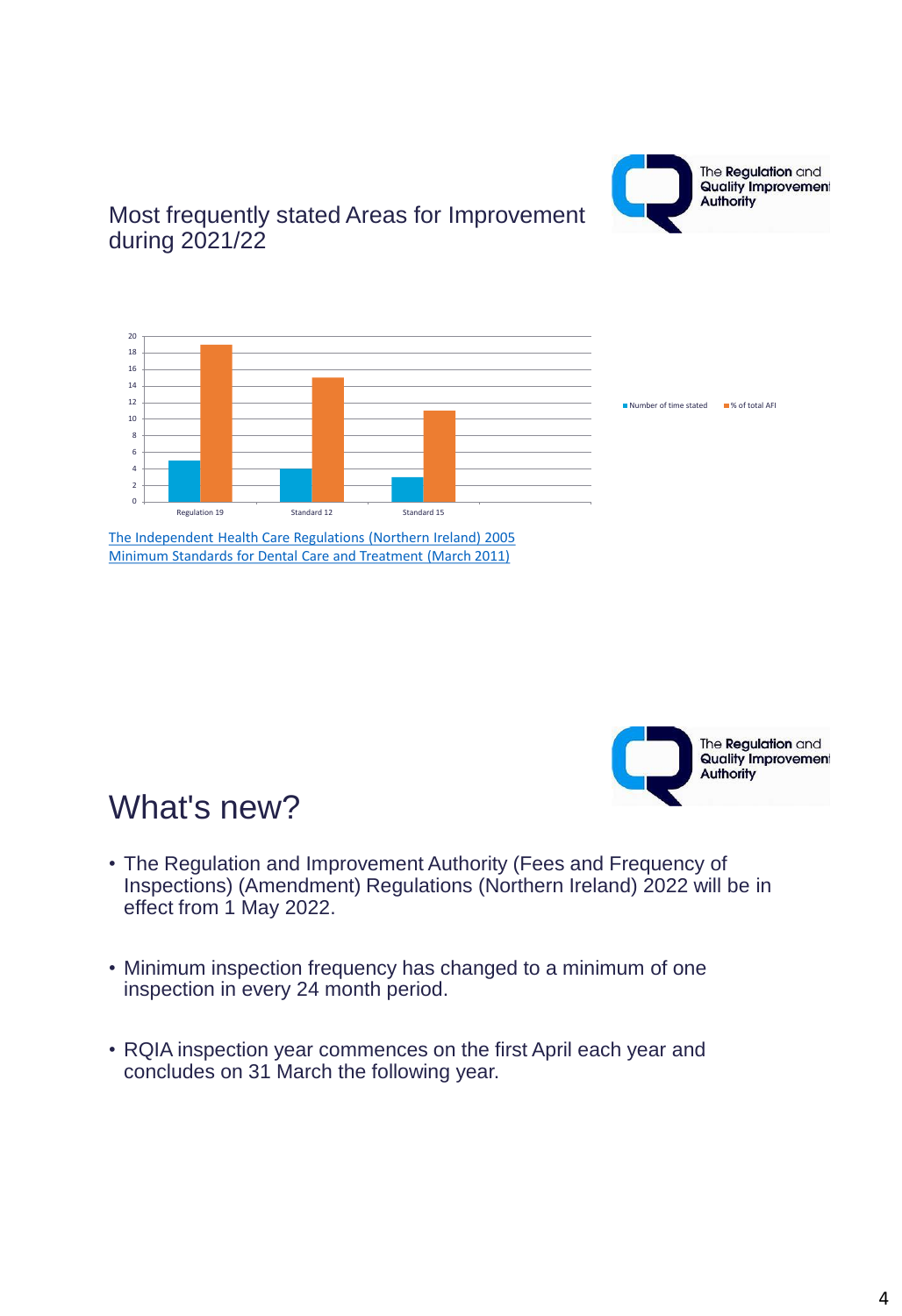

# Inspection scheduling

- Visit 50 % of registered dental practices during the 2022/23 inspection year and remaining during the 2023/24.
- Routine inspections will continue to be announced, however we may undertake announced and unannounced inspections more frequently as needed
- We monitor intelligence such as concerns and whistleblowing to inform inspection plans
- Where corporate bodies operate multiple practices we will aim to inspect half of those in year one with the remaining in year two.

# Inspection scheduling



- Provider guidance is available on our website.
- Factors we may consider when scheduling inspections are:
- 1. A change of entity operating the practice; variations to registration.
- 2. Responsible individual and registered manager applications.
- 3. Recently appointed responsible individuals/registered managers.
- 4. Areas for improvement made during the 2021/22 inspection year.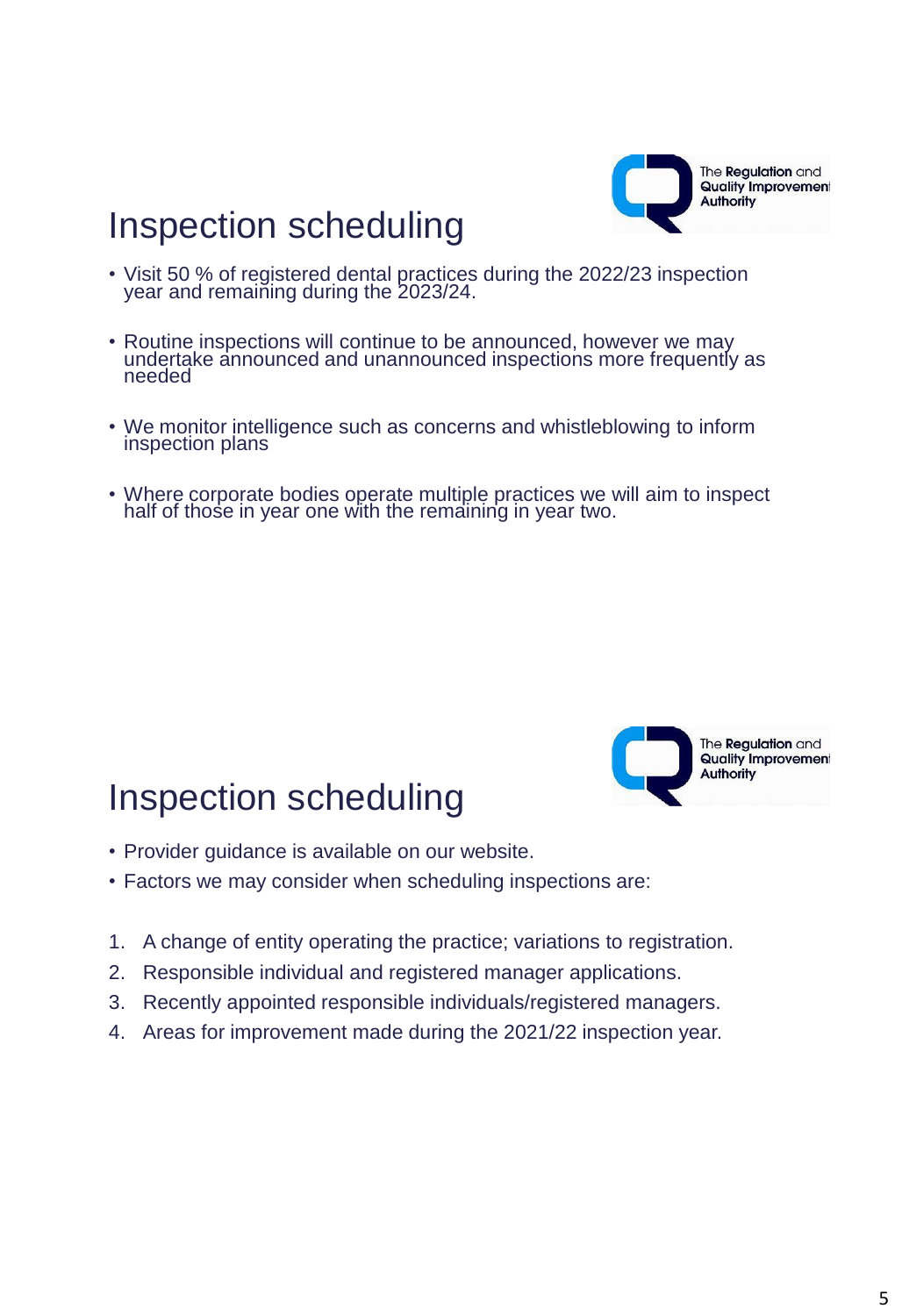

# Legislative responsibilities

These are areas that we find most often require improvement.

- 1. Recruitment and selection
- 2. Conscious sedation
- 3. Ionising Radiation (Medical Exposure) Regulations (Northern Ireland) 2018 kňown as IR(ME)R
- 4. Staff training
- 5. Fitness of the premises
- 6. Regulation 26 unannounced visits
- 7. External courses
- 8. Management of complaints.

## Recruitment and selection



The **Regulation** and **Quality Improvement Authority** 

- 1. Regulation 19 (2), Schedule 2, as amended of The Independent Health Care [Regulations \(Northern Ireland\) 2005](https://www.legislation.gov.uk/nisr/2005/174/pdfs/nisr_20050174_en.pdf) specifies the recruitment and selection documents that must be retained.
- 2. Recruitment records must be retained for three years from the date of last entry.
- 3. AccessNI enhanced disclosure checks, for all new staff employees or self-employed. Enhanced disclosure checks are always required.
	- I. The registered persons must ensure enhanced disclosure checks are reviewed prior to new staff commencing work.
	- II. For all staff involved in '**regulated activity**' their enhanced disclosure check must be checked against the barred list.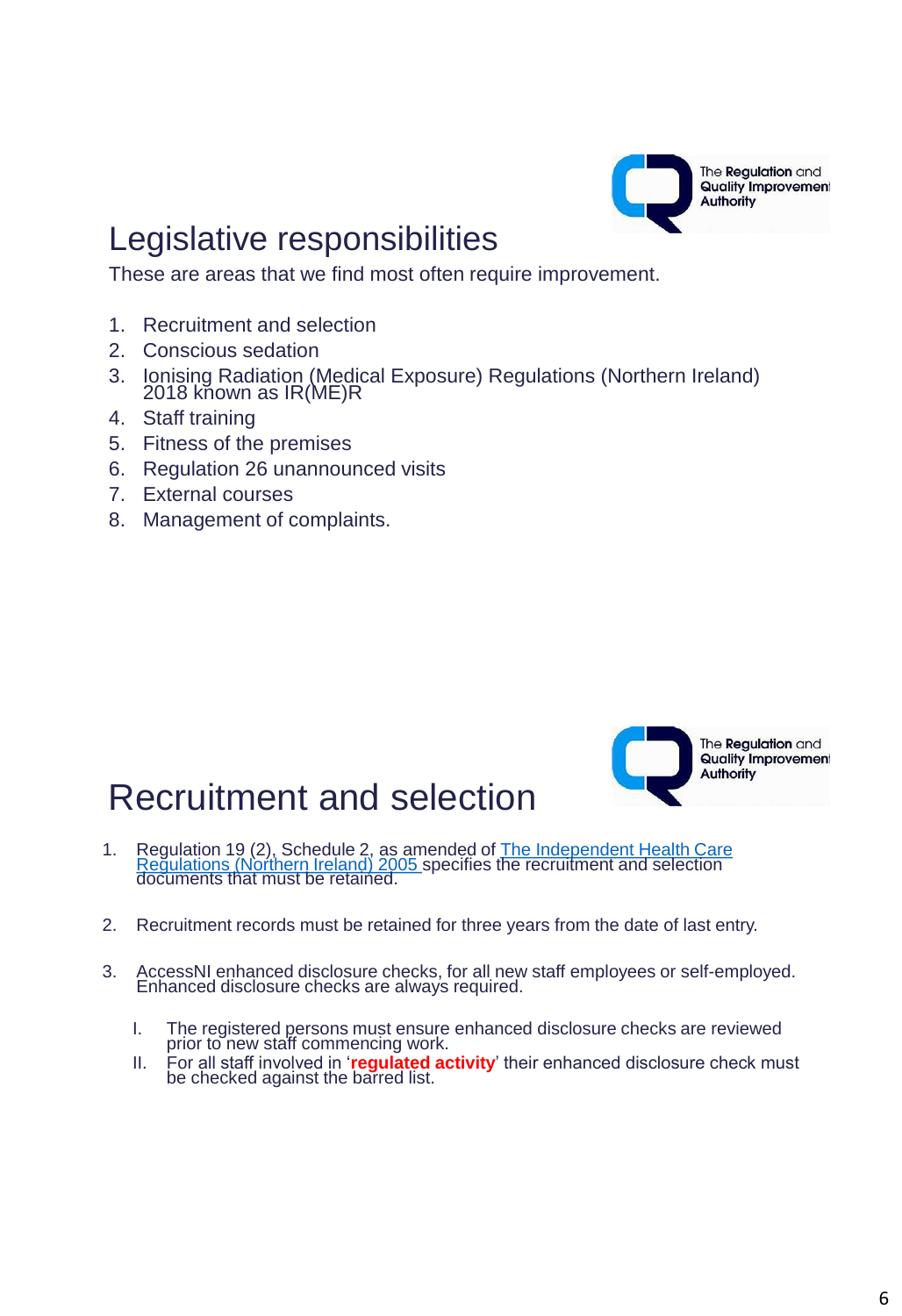

#### Recruitment and selection

- Guidance in relation to 'regulated activity' can be found below:
- 1. [Regulated Activity in relation to Children](https://www.health-ni.gov.uk/sites/default/files/publications/dhssps/regulated-activity-children.pdf)
- 2. [Regulated activity \(adults\)](https://www.health-ni.gov.uk/sites/default/files/publications/dhssps/regulated-activity-adults.pdf)
- References [Guidance on the Management of Pre-employment](https://www.rqia.org.uk/RQIA/files/ff/ffd8da99-1b98-45f6-a65e-3feb8b389cf5.pdf)  [References \(March 2018\)](https://www.rqia.org.uk/RQIA/files/ff/ffd8da99-1b98-45f6-a65e-3feb8b389cf5.pdf).
- A staff register as specified with Schedule 3 (6) of the 2005 Regulations must be maintained and up to date.



# Conscious sedation

- The guidance that we use to inspect against is the [Conscious Sedation In](https://www.rqia.org.uk/RQIA/files/bc/bcb0650d-8660-4d5f-940f-ea3b60ecf5f6.pdf)  [The Provision of Dental Care \(2003\)](https://www.rqia.org.uk/RQIA/files/bc/bcb0650d-8660-4d5f-940f-ea3b60ecf5f6.pdf).
- However, we would strongly suggest that you strive to adhere to more recent guidance such as:
- 1. [Conscious Sedation in Dentistry, Dental Clinical Guidance \(June 2017\)](https://www.sdcep.org.uk/media/iegenn4c/sdcep-conscious-sedation-guidance.pdf)
- 2. [Standards for Conscious Sedation in the Provision of Dental Care \(2020\)](https://www.saad.org.uk/IACSD 2020.pdf)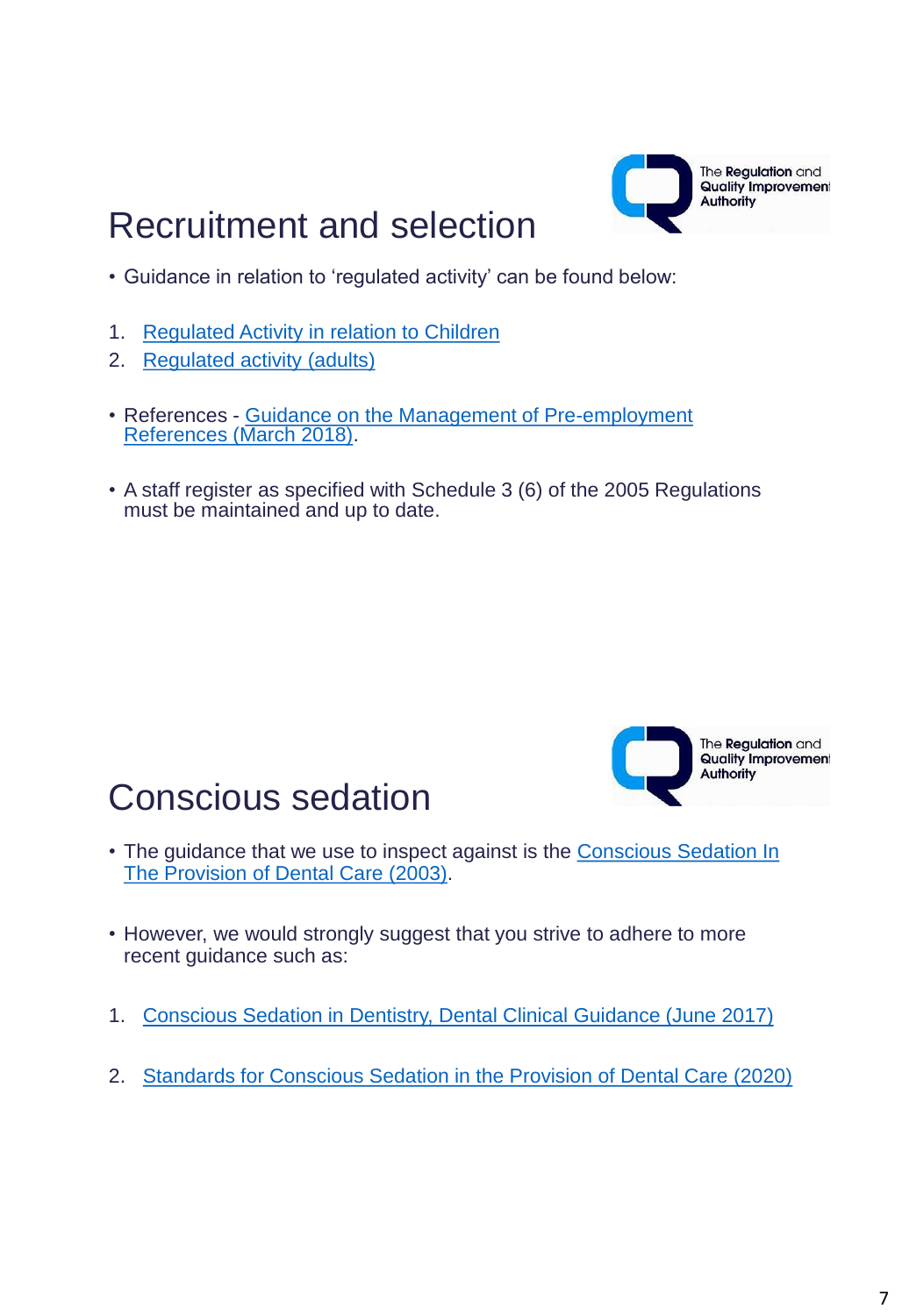

> The **Regulation** and Quality Improvement

# Conscious sedation

- Visiting staff such as anaesthetists full recruitment and selection records must be available for all visiting staff.
- Practising privileges agreements or agreements must be in place for all visiting staff, this must include the individuals scope of practice.
- The arrangements concerning visiting professionals must be detailed in your conscious sedation policy and include equipment and medicines used during treatments.
- Training records for visiting professionals must be maintained in accordance with legislation.

Authority [The Ionising Radiation \(Medical Exposure\) Regulations](https://www.legislation.gov.uk/nisr/2018/17/pdfs/nisr_20180017_en.pdf)  [\(Northern Ireland\) 2018](https://www.legislation.gov.uk/nisr/2018/17/pdfs/nisr_20180017_en.pdf)  known as IR(ME)R

- the 'Employer' must ensure that written procedures are in place in respect of (a) those matters described in Schedule 2.
- Schedule 2 (1)
	- The employer's written procedures for exposures must include procedures (b) to identify individuals entitled to act as referrer or practitioner or operator within a specified scope of practice;'
	- The above is applicable to responsible individuals for multiple dental practices.
	- The 'Employer' (responsible individual) must ensure that their employers procedures outline the arrangements for entitlement, to include who they have nominated to entitle other GDC registrants in the practice to act as duty holders.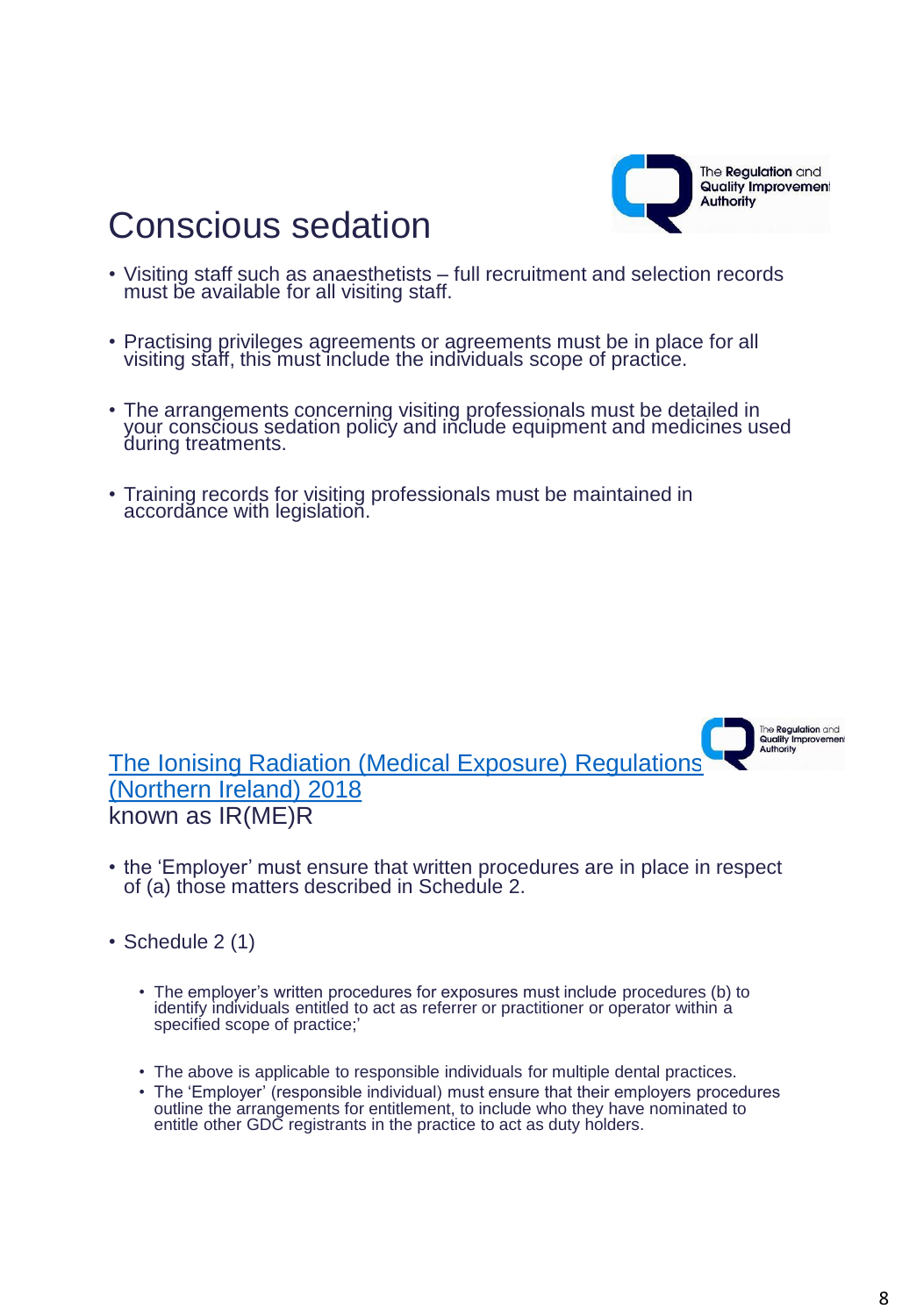

# Staff training

- Regulation 18 (1) the responsibility of the registered persons to ensure that there is at all times an appropriate number of suitably qualified, skilled and experienced staff available.
- Regulation 18 (2) (a) the responsibility of the registered persons to ensure staff receive mandatory training and other appropriate training, supervision and appraisal.
- The registered persons must have a training policy which identifies mandatory training topics and the frequency of refresher training.
- The registered persons are responsible for maintaining a training matrix for all staff that work in the practice.

#### Fitness of the premises



- Regulation 25 is about the fitness of the premises.
- The registered persons must ensure that risk assessments have been completed (fire and legionella).
- Arrangements must be in place to ensure all recommendations within risk assessments have been actioned and that risk assessments are reviewed within specified timeframes.
- Arrangements must be in place to ensure that systems are serviced and maintained (i.e. emergency lighting; electrical installation; portable appliance testing; fire detection system and fire fighting equipment; gas/oil heating system; medical gases; and passenger or stair lifts).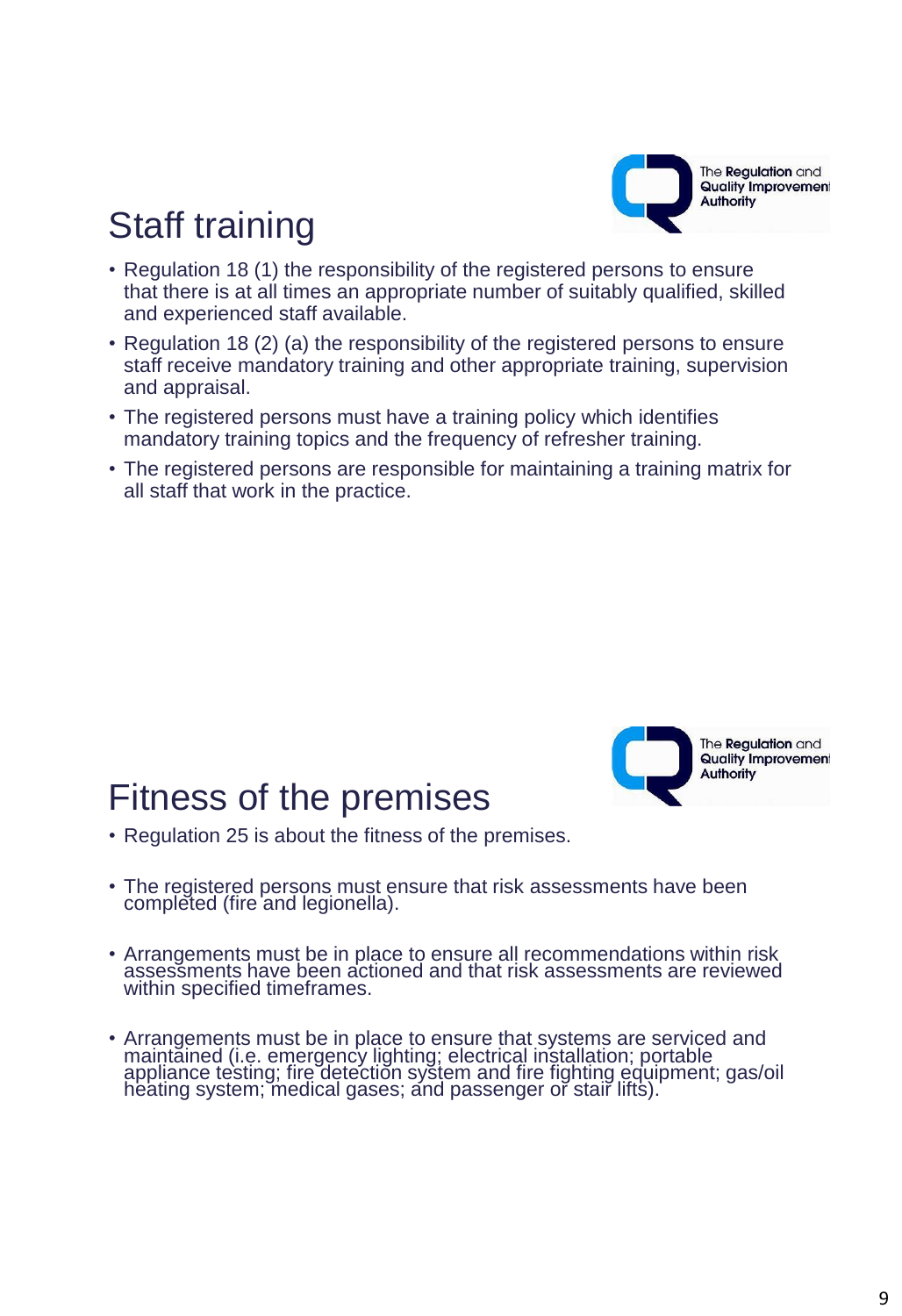

# Reg 26 unannounced visits

- Where the entity operating a dental practice is a corporate body or partnership or an individual owner who is not in day to day management of the practice, in accordance with Regulation 26 the responsible individual must ensure that arrangements are in place to undertake unannounced visits to the premises at least **six monthly**.
- The responsible individual may nominate another person (not the registered manager) to undertake these visits on their behalf.
- The report generated as a result of these visits must include actions to address any deficits identified; the person responsible and the timeframes.
- The report must be reviewed and signed by the individual who undertook the visit, the registered manager and the responsible individual.



#### External courses

- Where a dental practice offers courses to the dental community that includes hands on dental care and treatment by course attendees the practice must retain the full recruitment records for all course attendees.
- **Any practice that offers courses should speak with their assigned inspector.**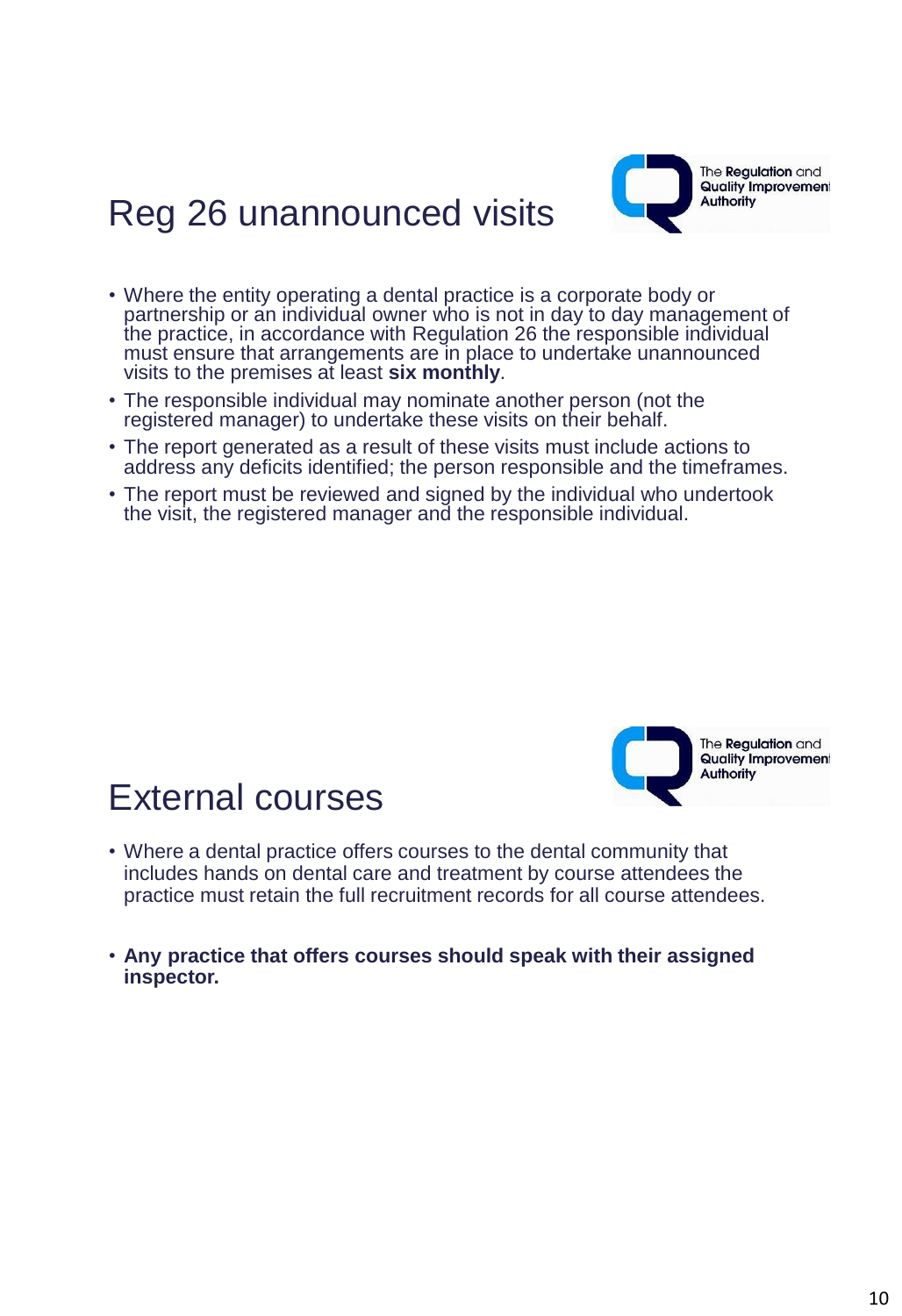

#### Management of complaints

- Must be managed in accordance with the 2005 Regulations; the minimum standards and the Department of Health (DoH) guidance Guidance in relation to the Health and Social [Care Complaints Procedure \(Updated April 2022\)](https://www.health-ni.gov.uk/sites/default/files/publications/health/doh-guidance-hsc-complaints-procedure-apr-22.PDF)
- The complaints policy must outline the arrangements for private and HSC patients and that RQIA are an oversight body.
- A complaints register must be in place and a 12 month summary of complaints generated
- We would suggest that all complainants are signposted to the [Patient and Client Council](https://pcc-ni.net/)  (PCC) for support.
- Ensure the contact details for external organisations such as RQIA, the Northern Ireland Public Service Ombudsman (NIPSO) and the GDC Dental Complaints Service are accurate and up to date.



The **Regulation** and **Quality Improvement Authority** 

## Management of complaints

#### **Pathway for HSC patients**

**Pathway for private patients**

- Local resolution
- Strategic Planning and Performance Group (SPPG), DoH (028 9536 3291)
- Northern Ireland Public Service Ombudsman (NIPSO), Progressive House, 33 Wellington Place, Belfast, BT1 6HN, Tel: 028 9023 3821
- Local resolution
- Dental Complaints Service, 37 Wimpole Street, London W1G 8DQ, Tel: 020 8253 0800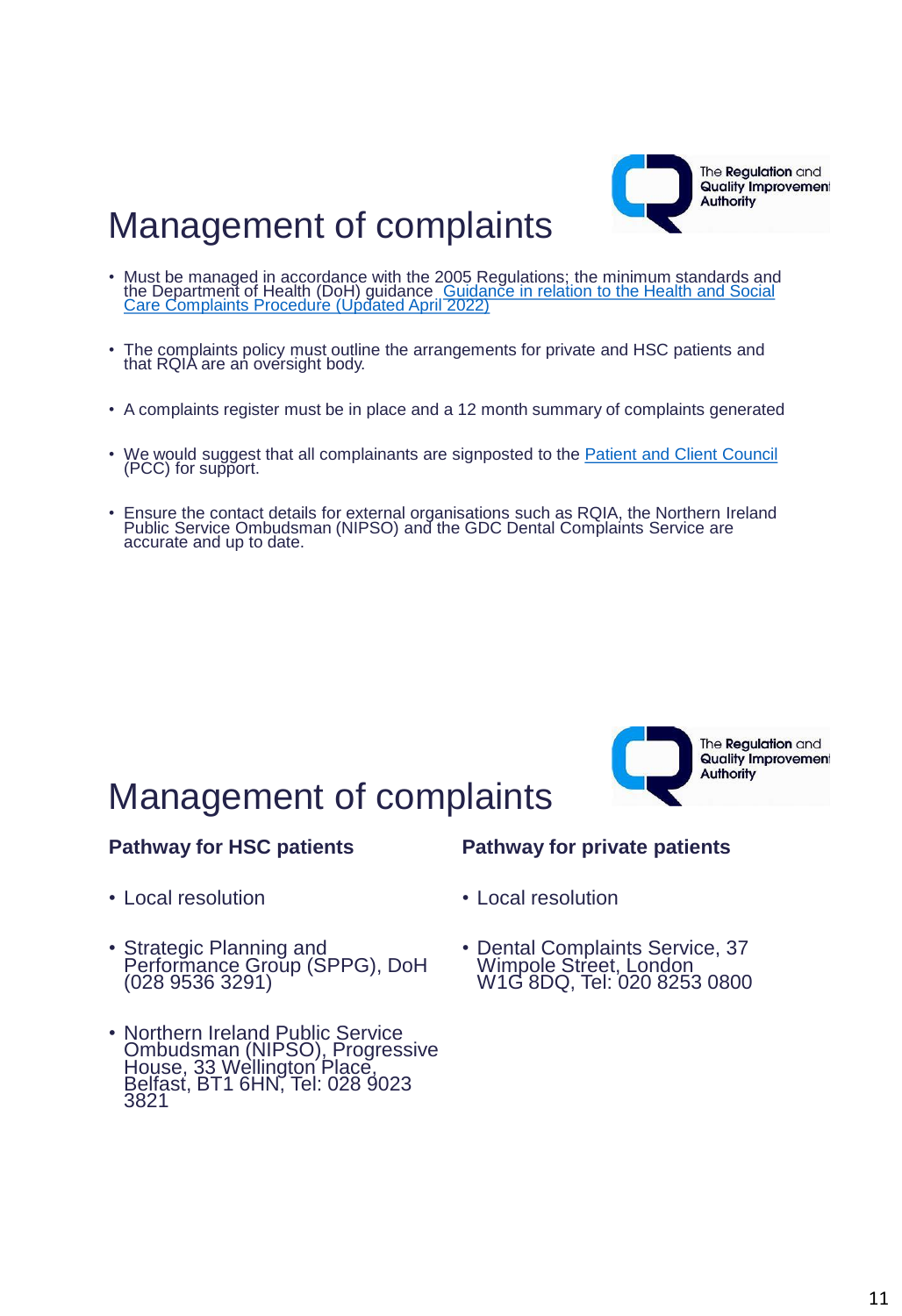

#### Upcoming inspection focus

- Previous areas for improvement
- Infection prevention and control and decontamination arrangements • to include Covid-19 arrangements
- Recruitment and selection practices
- Staff training
- Medical emergencies
- Conscious sedation, if applicable
- Radiology and radiation safety
- Environmental safety
- Gathering views and opinions of patients
- Complaints and incident management arrangements
- Regulation 26 unannounced visits/reports by registered persons (if applicable)
- Quality assurance arrangements (clinical audit and peer review, sharing learning) and follow up of any other relevant intelligence



#### Contact us

• Emer Hopkins, Director of Hospital Services, Independent Health Care, Reviews and Audit, [Emer.Hopkins@rqia.org.uk](mailto:Emer.Hopkins@rqia.org.uk) Tel: 028 9536 0310



• Stephen O'Connor, Acting Senior Inspector, [Stephen.O'Connor@rqia.org.uk](mailto:Stephen.o) Tel: 028 9536 1972

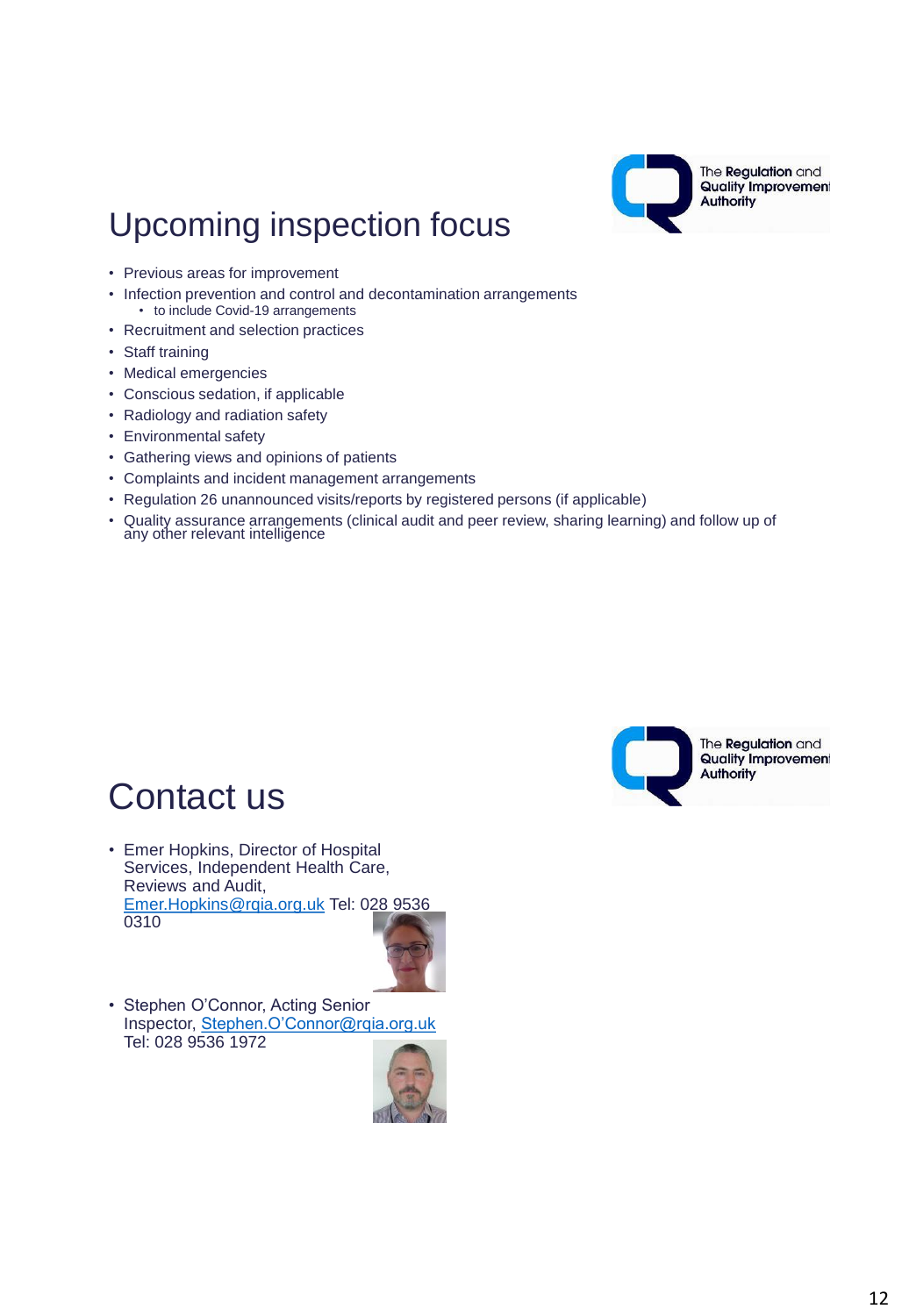# Contact us

• Norma Munn, Inspector, [Norma.Munn@rqia.org.uk](mailto:Norma.Munn@rqia.org.uk) Tel: 028 9536 1932



• Carmel McKeegan, Inspector, [carmel.McKeegan@rqia.org.uk](mailto:carmel.McKeegan@rqia.org.uk) Tel: 028 9536 1839



#### Contact us

• Jenyth Gorzalska, Inspector, [Jenyth.Gorzalska@rqia.org.uk](mailto:Jenyth.Gorzalska@rqia.org.uk) Tel: 028 9536 1827



• Philip Colgan, Dental Advisor; [Philip.Colgan@rqia.org.uk](mailto:Philip.Colgan@rqia.org.uk) Tel 028 9536 3750